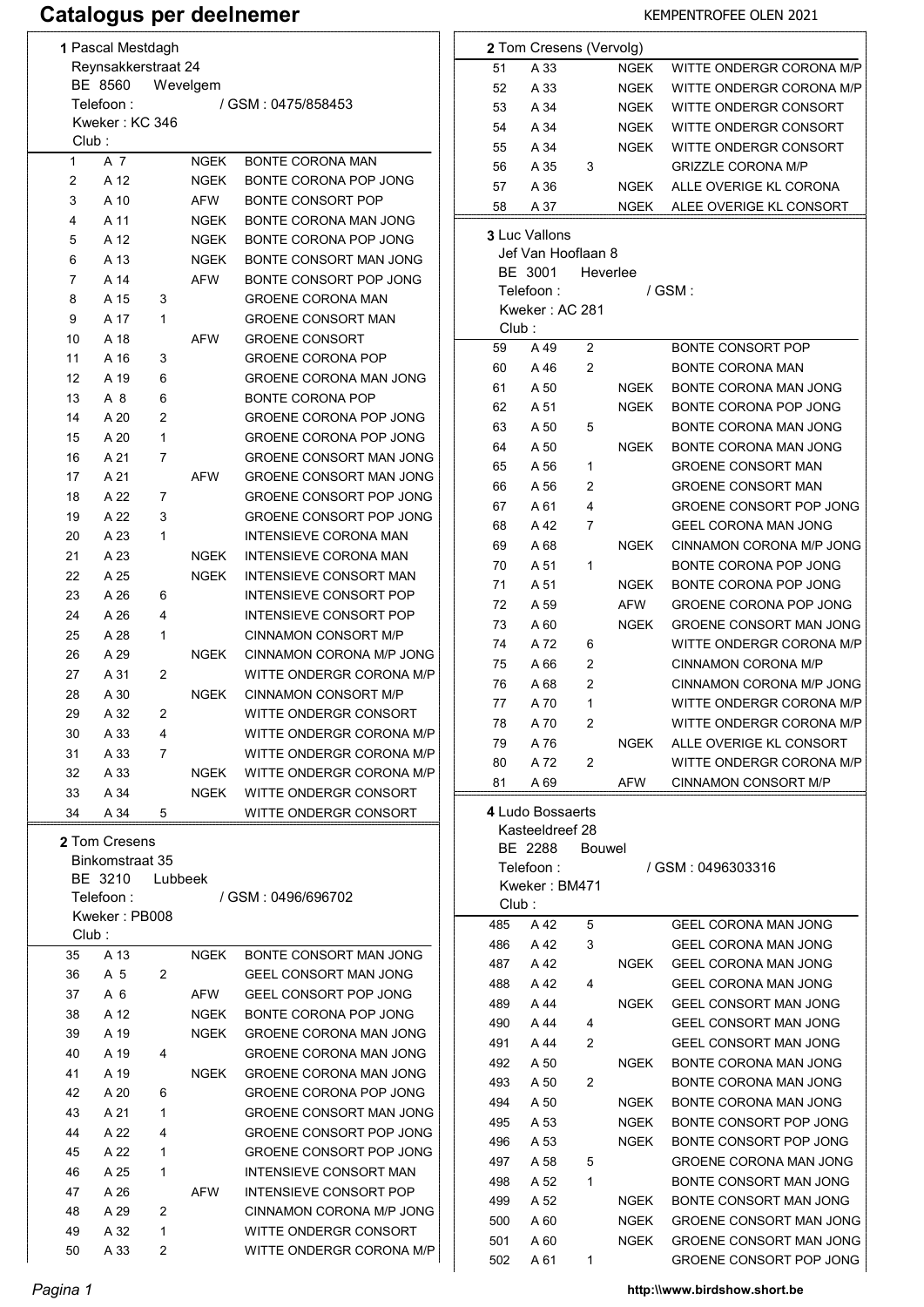|            |                                           |                | 4 Ludo Bossaerts (Vervolg) |                                                            |  |  |  |
|------------|-------------------------------------------|----------------|----------------------------|------------------------------------------------------------|--|--|--|
| 503        | A 61                                      | 6              |                            | GROENE CONSORT POP JONG                                    |  |  |  |
| 504        | A 72                                      | 5              |                            | WITTE ONDERGR CORONA M/P                                   |  |  |  |
|            | 5 Aad Van Engeland<br>Hoogeind 53         |                |                            |                                                            |  |  |  |
|            | NL 5575                                   |                | LUYKSGESTEL                |                                                            |  |  |  |
|            | Telefoon:                                 |                |                            | / GSM: 0622525719                                          |  |  |  |
| Club:      | Kweker: A030                              |                |                            |                                                            |  |  |  |
| 520        | A 45                                      | 7              |                            | GEEL CONSORT POP JONG                                      |  |  |  |
| 521        | A 50                                      |                | NGEK                       | BONTE CORONA MAN JONG                                      |  |  |  |
| 522        | A 50                                      | 7              |                            | BONTE CORONA MAN JONG                                      |  |  |  |
| 523        | A 51                                      |                | NGEK                       | BONTE CORONA POP JONG                                      |  |  |  |
| 524        | A 51                                      |                | NGEK                       | BONTE CORONA POP JONG                                      |  |  |  |
| 525        | A 53                                      | 2              |                            | BONTE CONSORT POP JONG                                     |  |  |  |
| 526        | A 53                                      |                | <b>NGEK</b>                | BONTE CONSORT POP JONG                                     |  |  |  |
| 527        | A 53                                      | 1              |                            | BONTE CONSORT POP JONG                                     |  |  |  |
| 528        | A 59                                      | 4              |                            | GROENE CORONA POP JONG                                     |  |  |  |
| 529        | A 60                                      |                | NGEK                       | <b>GROENE CONSORT MAN JONG</b><br>CINNAMON CORONA M/P JONG |  |  |  |
| 530<br>531 | A 68<br>A 69                              | 6<br>2         |                            | <b>CINNAMON CONSORT M/P</b>                                |  |  |  |
| 532        | A 69                                      | 1              |                            | <b>CINNAMON CONSORT M/P</b>                                |  |  |  |
| 533        | A 73                                      | 6              |                            | WITTE ONDERGR CONSORT                                      |  |  |  |
| 534        | A 73                                      | 5              |                            | WITTE ONDERGR CONSORT                                      |  |  |  |
|            |                                           |                |                            |                                                            |  |  |  |
|            | 6 Roger Froidcoeur<br>Rue Des Brocalis 15 |                |                            |                                                            |  |  |  |
|            | BE 4317                                   | Viemme         |                            |                                                            |  |  |  |
|            | Telefoon: 019328859                       |                |                            | $/$ GSM :                                                  |  |  |  |
|            | Kweker: R362 / PE001                      |                |                            |                                                            |  |  |  |
| Club:      |                                           |                |                            |                                                            |  |  |  |
| 82         | A 9                                       |                | <b>NGEK</b>                | <b>BONTE CONSORT MAN</b>                                   |  |  |  |
| 83         | A 12                                      | 7              |                            | BONTE CORONA POP JONG                                      |  |  |  |
| 84         | A 12                                      |                |                            | BONTE CORONA POP JONG                                      |  |  |  |
|            |                                           |                | NGEK                       |                                                            |  |  |  |
| 85         | A 13                                      |                | <b>NGEK</b>                | BONTE CONSORT MAN JONG                                     |  |  |  |
| 86         | A 13                                      |                | NGEK                       | BONTE CONSORT MAN JONG                                     |  |  |  |
| 87         | A 13                                      | 2              |                            | BONTE CONSORT MAN JONG                                     |  |  |  |
| 88         | A 14                                      | $\overline{7}$ |                            | BONTE CONSORT POP JONG                                     |  |  |  |
| 89         | A 9<br>A 20                               | 1              |                            | <b>BONTE CONSORT MAN</b>                                   |  |  |  |
| 90<br>91   | A 13                                      |                | NGEK<br>NGEK               | GROENE CORONA POP JONG<br>BONTE CONSORT MAN JONG           |  |  |  |
| 92         | A 13                                      |                | NGEK                       | BONTE CONSORT MAN JONG                                     |  |  |  |
| 93         | A 8                                       | 2              |                            | <b>BONTE CORONA POP</b>                                    |  |  |  |
| 94         | A 23                                      |                | NGEK                       | INTENSIEVE CORONA MAN                                      |  |  |  |
| 95         | A 34                                      |                | NGEK                       | WITTE ONDERGR CONSORT                                      |  |  |  |
| 96         | A 34                                      |                | NGEK                       | WITTE ONDERGR CONSORT                                      |  |  |  |
| 411        | A 10                                      |                | AFW                        | <b>BONTE CONSORT POP</b>                                   |  |  |  |
| 412        | A 23                                      | 3              |                            | INTENSIEVE CORONA MAN                                      |  |  |  |
|            | 8 Jos Lenaers                             |                |                            |                                                            |  |  |  |
|            | Visvijverstraat 66                        |                |                            |                                                            |  |  |  |
|            | BE 3590                                   |                | Diepenbeek                 |                                                            |  |  |  |
|            | Telefoon:                                 |                |                            | / GSM : 0477735139                                         |  |  |  |
|            | Kweker: BH908                             |                |                            |                                                            |  |  |  |
| Club:      |                                           |                |                            |                                                            |  |  |  |
| 182        | A 43                                      | 2              |                            | GEEL CORONA POP JONG                                       |  |  |  |
| 183        | A 44                                      | 7              |                            | GEEL CONSORT MAN JONG                                      |  |  |  |
| 184<br>185 | A 45<br>A 45                              | 3<br>4         |                            | GEEL CONSORT POP JONG<br>GEEL CONSORT POP JONG             |  |  |  |
| 186        | A 47                                      | 4              |                            | <b>BONTE CORONA POP</b>                                    |  |  |  |
| 187        | A 50                                      | 4              |                            | BONTE CORONA MAN JONG                                      |  |  |  |
| 188        | A 50                                      |                | NGEK                       | BONTE CORONA MAN JONG                                      |  |  |  |

|            | 8 Jos Lenaers (Vervolg)                 |        |             |                                                |  |  |
|------------|-----------------------------------------|--------|-------------|------------------------------------------------|--|--|
| 190        | A 51                                    | 3      |             | BONTE CORONA POP JONG                          |  |  |
| 191        | A 42                                    | 2      |             | GEEL CORONA MAN JONG                           |  |  |
| 192        | A 52                                    |        | <b>NGEK</b> | BONTE CONSORT MAN JONG                         |  |  |
| 193        | A 52                                    | 3      |             | BONTE CONSORT MAN JONG                         |  |  |
| 194        | A 52                                    | 4      |             | BONTE CONSORT MAN JONG                         |  |  |
| 195        | A 53                                    | 3      |             | BONTE CONSORT POP JONG                         |  |  |
| 196        | A 53                                    |        | NGEK        | BONTE CONSORT POP JONG                         |  |  |
| 197        | A 55                                    | 1      |             | <b>GROENE CORONA POP</b>                       |  |  |
| 198        | A 58                                    | 2      |             | GROENE CORONA MAN JONG                         |  |  |
| 199        | A 58                                    | 3      |             | GROENE CORONA MAN JONG                         |  |  |
| 200        | A 58                                    | 7      |             | <b>GROENE CORONA MAN JONG</b>                  |  |  |
| 201        | A 60                                    |        | NGEK        | <b>GROENE CONSORT MAN JONG</b>                 |  |  |
| 202        | A 60                                    | 6      |             | <b>GROENE CONSORT MAN JONG</b>                 |  |  |
| 203        | A 61                                    |        | <b>NGEK</b> | GROENE CONSORT POP JONG                        |  |  |
| 204        | A 64                                    | 1      |             | <b>INTENSIEVE CONSORT MAN</b>                  |  |  |
|            | A 64                                    |        |             | <b>INTENSIEVE CONSORT MAN</b>                  |  |  |
| 205        |                                         | 3      |             |                                                |  |  |
| 206        | A 69                                    |        | <b>NGEK</b> | <b>CINNAMON CONSORT M/P</b>                    |  |  |
| 207        | A 72                                    | 7      |             | WITTE ONDERGR CORONA M/P                       |  |  |
| 208        | A 72                                    |        |             | WITTE ONDERGR CORONA M/P                       |  |  |
| 209        | A 73                                    | 3      |             | WITTE ONDERGR CONSORT                          |  |  |
| 210        | A 73                                    | 4      |             | WITTE ONDERGR CONSORT                          |  |  |
| 211        | A 74                                    | 3      |             | <b>GRIZLLE CORONA M/P</b>                      |  |  |
|            | Weyerstraat 75<br>BE 3850<br>Telefoon : |        |             | Nieuwerkerken (Limb.)                          |  |  |
|            |                                         |        |             | / GSM: 0495243477                              |  |  |
|            | Kweker: BG143                           |        |             |                                                |  |  |
| Club:      |                                         |        |             |                                                |  |  |
| 257        | A 42                                    | 1      |             | <b>GEEL CORONA MAN JONG</b>                    |  |  |
| 258        | A 43                                    | 1      |             | GEEL CORONA POP JONG                           |  |  |
| 259        | A 50                                    | 6      |             | BONTE CORONA MAN JONG                          |  |  |
| 260        | A 50                                    |        | NGEK        | BONTE CORONA MAN JONG                          |  |  |
| 261        | A 51                                    |        | NGEK        | BONTE CORONA POP JONG                          |  |  |
| 262        | A 51                                    | 2      |             | BONTE CORONA POP JONG                          |  |  |
| 263        | A 51                                    |        | <b>NGEK</b> | BONTE CORONA POP JONG                          |  |  |
| 264        | A 52                                    | 5      |             | BONTE CONSORT MAN JONG                         |  |  |
| 265        | A 53                                    | 7      |             | BONTE CONSORT POP JONG                         |  |  |
| 266        |                                         | 4      |             | <b>GROENE CORONA MAN JONG</b>                  |  |  |
|            | A 58                                    |        |             |                                                |  |  |
| 267        | A 59                                    | 2      |             | <b>GROENE CORONA POP JONG</b>                  |  |  |
| 268        | A 59                                    | 3      |             | <b>GROENE CORONA POP JONG</b>                  |  |  |
| 269        | A 60                                    | 3      |             | <b>GROENE CONSORT MAN JONG</b>                 |  |  |
| 270        | A 60                                    | 7      |             | <b>GROENE CONSORT MAN JONG</b>                 |  |  |
| 271        | A 61                                    | 2      |             | GROENE CONSORT POP JONG                        |  |  |
| 272        | A 61                                    |        | NGEK        | GROENE CONSORT POP JONG                        |  |  |
| 273        | A 63                                    | 1      |             | <b>INTENSIEVE CORONA POP</b>                   |  |  |
| 274        | A 68                                    | 5      |             | CINNAMON CORONA M/P JONG                       |  |  |
| 275        | A 72                                    | 1      |             | WITTE ONDERGR CORONA M/P                       |  |  |
| 276        | A 73                                    | 1      |             | WITTE ONDERGR CONSORT                          |  |  |
| 553        | A 44                                    | 5      |             | GEEL CONSORT MAN JONG                          |  |  |
| 554        | A 44                                    |        | NGEK        | GEEL CONSORT MAN JONG                          |  |  |
| 555        | A 46                                    | 4      |             | <b>BONTE CORONA MAN</b>                        |  |  |
| 556<br>557 | A 47<br>A 66                            | 5<br>1 |             | <b>BONTE CORONA POP</b><br>CINNAMON CORONA M/P |  |  |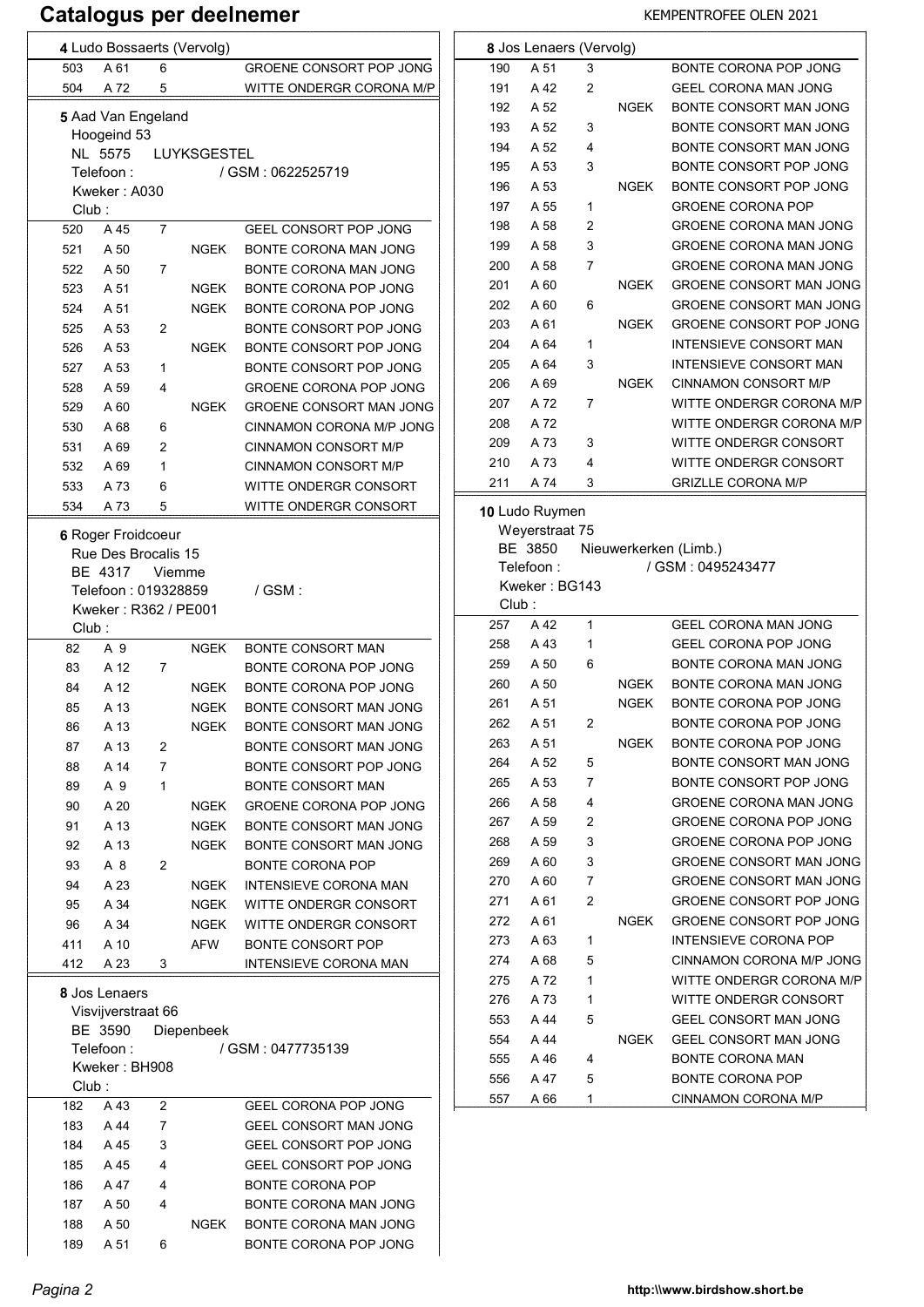# Catalogus per deelnemer KEMPENTROFEE OLEN 2021

| 11 Ben Mense           |                                    |   |          |                                                    |  |  |
|------------------------|------------------------------------|---|----------|----------------------------------------------------|--|--|
| Kromme Spieringweg 406 |                                    |   |          |                                                    |  |  |
| NL 2141<br>Vijfhuizen  |                                    |   |          |                                                    |  |  |
|                        | Telefoon :<br>Kweker: WC 23 / 7675 |   |          | / GSM : 0235583221                                 |  |  |
| Club:                  |                                    |   |          |                                                    |  |  |
| 97                     | A 1                                | 7 |          | <b>GEEL CORONA M/P</b>                             |  |  |
| 98                     | A 1                                | 5 |          | <b>GEEL CORONA M/P</b>                             |  |  |
| 99                     | A 2                                | 4 |          | <b>GEEL CONSORT M/P</b>                            |  |  |
| 100                    | A 2                                | 6 |          | <b>GEEL CONSORT M/P</b>                            |  |  |
| 101                    | A 3                                | 3 |          | <b>GEEL CORONA MAN JONG</b>                        |  |  |
| 102                    | A 4                                | 3 |          | <b>GEEL CORONA POP JONG</b>                        |  |  |
| 103                    | A 5                                |   | NGEK     | GEEL CONSORT MAN JONG                              |  |  |
| 104                    | A 6                                |   | NGEK     | GEEL CONSORT POP JONG                              |  |  |
| 105                    | A <sub>6</sub>                     |   | NGEK     | <b>GEEL CONSORT POP JONG</b>                       |  |  |
| 106                    | A 9                                | 5 |          | <b>BONTE CONSORT MAN</b>                           |  |  |
| 107                    | A 11                               |   | NGEK     | BONTE CORONA MAN JONG                              |  |  |
| 108                    | A 12                               |   | NGEK     | BONTE CORONA POP JONG                              |  |  |
| 109                    | A 13                               |   | NGEK     | BONTE CONSORT MAN JONG                             |  |  |
| 110                    | A 14                               | 4 |          | BONTE CONSORT POP JONG                             |  |  |
| 111                    | A 15                               | 2 |          | <b>GROENE CORONA MAN</b>                           |  |  |
| 112                    | A 16                               | 4 |          | <b>GROENE CORONA POP</b>                           |  |  |
| 113                    | A 17                               | 6 |          | <b>GROENE CONSORT MAN</b>                          |  |  |
| 114                    | A 19                               |   | NGEK     | <b>GROENE CORONA MAN JONG</b>                      |  |  |
| 115                    | A 19                               |   | NGEK     | <b>GROENE CORONA MAN JONG</b>                      |  |  |
| 116                    | A 20                               |   | NGEK     | <b>GROENE CORONA POP JONG</b>                      |  |  |
| 117                    | A 20                               |   | NGEK     | <b>GROENE CORONA POP JONG</b>                      |  |  |
| 118                    | A 21                               | 4 |          | <b>GROENE CONSORT MAN JONG</b>                     |  |  |
| 119                    | A 21                               | 5 |          | <b>GROENE CONSORT MAN JONG</b>                     |  |  |
| 120                    | A 22                               |   | NGEK     | GROENE CONSORT POP JONG                            |  |  |
| 121                    | A 22                               |   | NGEK     | <b>GROENE CONSORT POP JONG</b>                     |  |  |
| 122                    | A 23                               |   | NGEK     | <b>INTENSIEVE CORONA MAN</b>                       |  |  |
| 123                    | A 28                               | 4 |          | CINNAMON CONSORT M/P                               |  |  |
| 124                    | A 30                               | 7 |          | CINNAMON CONSORT M/P                               |  |  |
| 125                    | A 30                               |   | NGEK     | <b>CINNAMON CONSORT M/P</b>                        |  |  |
| 126                    | A 31                               | 6 |          | WITTE ONDERGR CORONA M/P                           |  |  |
| 127                    | A 33                               |   | NGEK     | WITTE ONDERGR CORONA M/P                           |  |  |
| 128                    | A 33                               |   | NGEK     | WITTE ONDERGR CORONA M/P                           |  |  |
| 129                    | A 34                               | 4 |          | WITTE ONDERGR CONSORT                              |  |  |
| 130                    | A 34                               | 6 |          | WITTE ONDERGR CONSORT                              |  |  |
| 131                    | A 35                               | 2 |          | <b>GRIZZLE CORONA M/P</b>                          |  |  |
| 132                    | A 35                               | 6 |          | <b>GRIZZLE CORONA M/P</b>                          |  |  |
| 133                    | A 35                               | 7 |          | <b>GRIZZLE CORONA M/P</b>                          |  |  |
| 134<br>135             | A 37<br>A 37                       | 4 | NGEK     | ALEE OVERIGE KL CONSORT<br>ALEE OVERIGE KL CONSORT |  |  |
| 136                    | A 37                               | 7 |          | ALEE OVERIGE KL CONSORT                            |  |  |
|                        |                                    |   |          |                                                    |  |  |
|                        | 13 Jean Pierre Synaeve             |   |          |                                                    |  |  |
|                        | Herestraat 130                     |   |          |                                                    |  |  |
|                        | BE 3520                            |   | Zonhoven |                                                    |  |  |
|                        | Telefoon:<br>Kweker:               |   |          | / GSM: 0497294692                                  |  |  |
| Club:                  |                                    |   |          |                                                    |  |  |
| 137                    | A 3                                | 4 |          | GEEL CORONA MAN JONG                               |  |  |
| 138                    | A 4                                | 6 |          | <b>GEEL CORONA POP JONG</b>                        |  |  |
| 139                    | A 5                                | 7 |          | GEEL CONSORT MAN JONG                              |  |  |
| 140                    | A 6                                | 7 |          | GEEL CONSORT POP JONG                              |  |  |
| 141                    | A 11                               |   | NGEK     | BONTE CORONA MAN JONG                              |  |  |
| 142                    | A 11                               |   | NGEK     | BONTE CORONA MAN JONG                              |  |  |
| 143                    | A 12                               |   | NGEK     | BONTE CORONA POP JONG                              |  |  |
| 144                    | A 19                               |   | NGEK     | <b>GROENE CORONA MAN JONG</b>                      |  |  |
| 145                    | A 19                               |   | NGEK     | <b>GROENE CORONA MAN JONG</b>                      |  |  |
| 146                    | A 20                               |   | NGEK     | <b>GROENE CORONA POP JONG</b>                      |  |  |

|        |                        |   | 13 Jean Pierre Synaeve (Vervolg) |                                |
|--------|------------------------|---|----------------------------------|--------------------------------|
| 147    | A 23                   | 5 |                                  | <b>INTENSIEVE CORONA MAN</b>   |
| 148    | A 25                   |   | NGEK                             | INTENSIEVE CONSORT MAN         |
| 149    | A 25                   | 2 |                                  | INTENSIEVE CONSORT MAN         |
| 150    | A 27                   | 2 |                                  | CINNAMON CORONA M/P            |
| 151    | A 29                   | 5 |                                  | CINNAMON CORONA M/P JONG       |
| 152    | A 30                   |   | NGEK                             | <b>CINNAMON CONSORT M/P</b>    |
| 153    | A 34                   | 7 |                                  | WITTE ONDERGR CONSORT          |
| 154    | A 35                   |   | NGEK                             | <b>GRIZZLE CORONA M/P</b>      |
| 155    | A 35                   |   | NGEK                             | <b>GRIZZLE CORONA M/P</b>      |
| 156    | A 35                   |   | NGEK                             | <b>GRIZZLE CORONA M/P</b>      |
|        | <b>14 Ludo Lenaers</b> |   |                                  |                                |
|        | Zandstraat 75          |   |                                  |                                |
|        | BE 3590                |   | Diepenbeek                       |                                |
|        | Telefoon:              |   |                                  | / GSM : 0496828076             |
|        | Kweker: DR059          |   |                                  |                                |
| Club:  |                        |   |                                  |                                |
| 157    | A 4                    | 4 |                                  | <b>GEEL CORONA POP JONG</b>    |
| 158    | A 7                    | 1 |                                  | <b>BONTE CORONA MAN</b>        |
| 159    | A 7                    | 6 |                                  | BONTE CORONA MAN               |
| 160    | A 8                    | 7 |                                  | <b>BONTE CORONA POP</b>        |
| 161    | A 8                    | 5 |                                  | <b>BONTE CORONA POP</b>        |
| 162    | A 11                   |   | NGEK                             | BONTE CORONA MAN JONG          |
| 163    | A 11                   |   | NGEK                             | BONTE CORONA MAN JONG          |
| 164    | A 11                   | 7 |                                  | BONTE CORONA MAN JONG          |
| 165    | A 12                   |   | NGEK                             | BONTE CORONA POP JONG          |
| 166    | A 12                   |   | NGEK                             | BONTE CORONA POP JONG          |
| 167    | A 12                   | 4 |                                  | BONTE CORONA POP JONG          |
| 168    | A 12                   |   | NGEK                             | BONTE CORONA POP JONG          |
| 169    | A 19                   |   | NGEK                             | <b>GROENE CORONA MAN JONG</b>  |
| 170    | A 15                   | 1 |                                  | <b>GROENE CORONA MAN</b>       |
| 171    | A 20                   | 7 |                                  | GROENE CORONA POP JONG         |
| 172    | A 20                   |   | NGEK                             | GROENE CORONA POP JONG         |
| 173    | A 21                   |   | NGEK                             | GROENE CONSORT MAN JONG        |
| 174    | A 22                   |   | NGEK                             | GROENE CONSORT POP JONG        |
| 175    | A 22                   |   | NGEK                             | GROENE CONSORT POP JONG        |
| 176    | A 29                   |   | NGEK                             | CINNAMON CORONA M/P JONG       |
| 177    | A 10                   | 2 |                                  | <b>BONTE CONSORT POP</b>       |
| 178    | A 31                   | 1 |                                  | WITTE ONDERGR CORONA M/P       |
| 179    | A 33                   |   | NGEK                             | WITTE ONDERGR CORONA M/P       |
| 180    | A 34                   |   | NGEK                             | WITTE ONDERGR CONSORT          |
| 181    | A 34                   |   | NGEK                             | WITTE ONDERGR CONSORT          |
|        | <b>15 Jo Diesveld</b>  |   |                                  |                                |
|        | Bernhardstraat 2       |   |                                  |                                |
|        |                        |   | NL 6433HL Hoensbroek             |                                |
|        | Telefoon :             |   |                                  | / GSM :                        |
|        | Kweker: WE85           |   |                                  |                                |
| Club : |                        |   |                                  |                                |
| 212    | A 4                    | 5 |                                  | <b>GEEL CORONA POP JONG</b>    |
| 213    | A 11                   |   | NGEK                             | BONTE CORONA MAN JONG          |
| 214    | A 12                   | 3 |                                  | BONTE CORONA POP JONG          |
| 215    | A 16                   | 2 |                                  | <b>GROENE CORONA POP</b>       |
| 216    | A 18                   | 4 |                                  | <b>GROENE CONSORT</b>          |
| 217    | A 19                   |   | NGEK                             | <b>GROENE CORONA MAN JONG</b>  |
| 218    | A 20                   |   | NGEK                             | <b>GROENE CORONA POP JONG</b>  |
| 219    | A 20                   |   | NGEK                             | <b>GROENE CORONA POP JONG</b>  |
| 220    | A 21                   |   | NGEK                             | <b>GROENE CONSORT MAN JONG</b> |
| 221    | A 22                   |   | NGEK                             | GROENE CONSORT POP JONG        |
| 222    | A 22                   |   | NGEK                             | GROENE CONSORT POP JONG        |
| 223    | A 34                   | 1 |                                  | WITTE ONDERGR CONSORT          |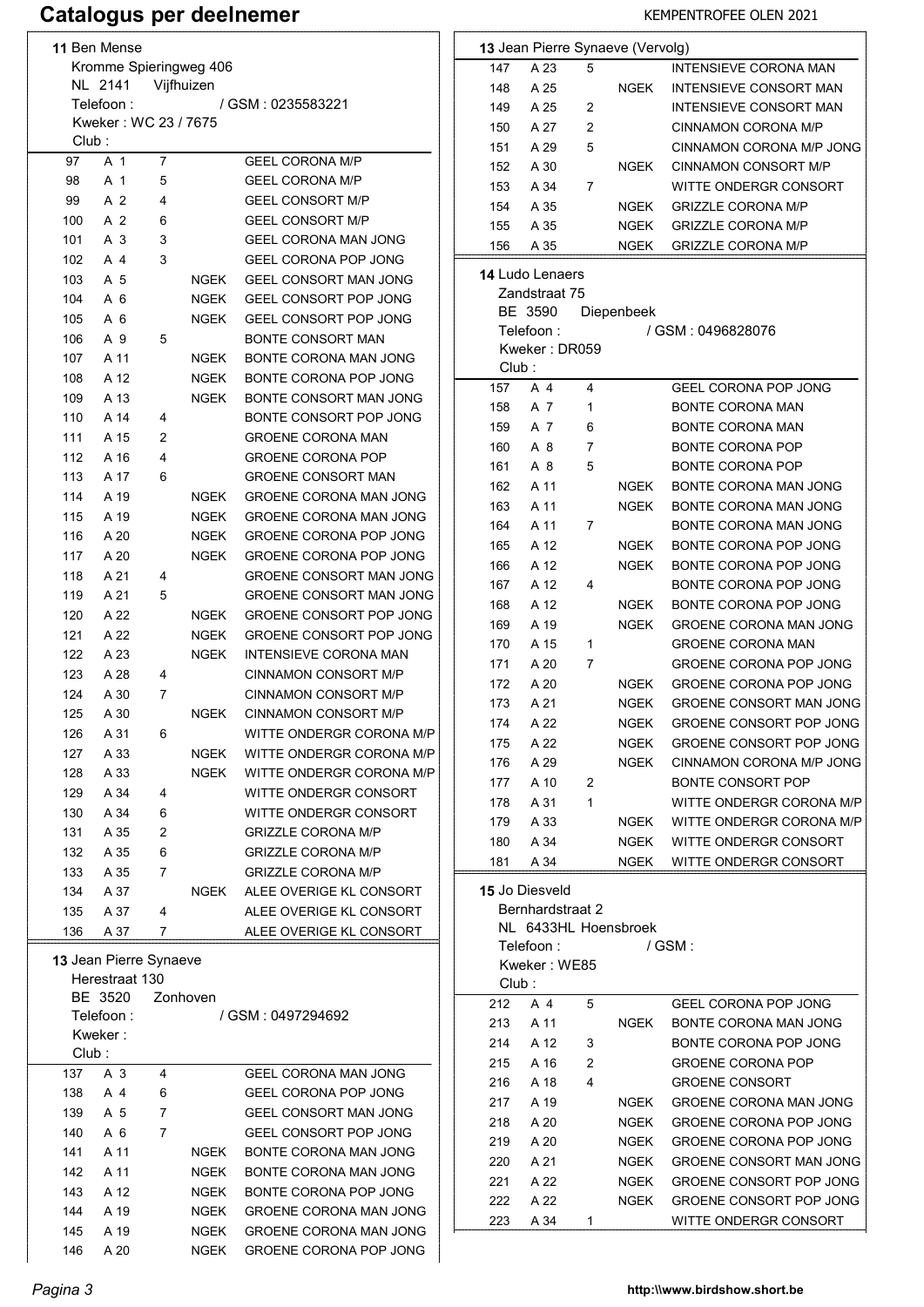|                  | 16 Herman Leysens      |        |                  |                                |
|------------------|------------------------|--------|------------------|--------------------------------|
| Jan Bosstraat 17 |                        |        |                  |                                |
|                  | BE 2150                |        | Borsbeek (Antw.) |                                |
|                  | Telefoon :             |        |                  | / GSM: 0498343938              |
| Club:            | Kweker: AJ448          |        |                  |                                |
| 224              | A 1                    | 1      |                  | <b>GEEL CORONA M/P</b>         |
| 225              | A 2                    | 3      |                  | <b>GEEL CONSORT M/P</b>        |
| 226              | A 5                    | 4      |                  | <b>GEEL CONSORT MAN JONG</b>   |
| 227              | A 10                   | 3      |                  | <b>BONTE CONSORT POP</b>       |
| 228              | A 11                   | 1      |                  | BONTE CORONA MAN JONG          |
| 229              | A 11                   | 4      |                  | BONTE CORONA MAN JONG          |
| 230              | A 12                   |        | NGEK             | BONTE CORONA POP JONG          |
| 231              | A 12                   |        | NGEK             | BONTE CORONA POP JONG          |
| 232              | A 13                   | 6      |                  | BONTE CONSORT MAN JONG         |
| 233              | A 13                   |        | <b>NGFK</b>      | BONTE CONSORT MAN JONG         |
| 234              | A 14                   | 2      |                  | BONTE CONSORT POP JONG         |
| 235              | A 14                   |        | <b>NGEK</b>      | BONTE CONSORT POP JONG         |
| 236              | A 20                   |        | NGEK             | <b>GROENE CORONA POP JONG</b>  |
| 237              | A 22                   |        | NGEK             | GROENE CONSORT POP JONG        |
| 238              | A 22                   |        | NGEK             | <b>GROENE CONSORT POP JONG</b> |
| 239              | A 26                   | 1      |                  | <b>INTENSIEVE CONSORT POP</b>  |
| 240              | A 28                   | 5      |                  | CINNAMON CONSORT M/P           |
| 241              | A 29                   | 6      |                  | CINNAMON CORONA M/P JONG       |
| 242              | A 32                   | 4      |                  | WITTE ONDERGR CONSORT          |
| 243              | A 35                   | 1      |                  | <b>GRIZZLE CORONA M/P</b>      |
|                  | 17 Nick Van Nuenen     |        |                  |                                |
|                  | Berkenlaan 3           |        |                  |                                |
|                  | BE 2380                | Ravels |                  |                                |
|                  | Telefoon :             |        |                  | / GSM : 0497640493             |
|                  | Kweker: RV 172         |        |                  |                                |
| Club :           |                        |        |                  |                                |
| 244              | A 51                   | 5      |                  | BONTE CORONA POP JONG          |
|                  | 245 A 58               | 1      |                  | <b>GROENE CORONA MAN JONG</b>  |
| 246              | A 59                   | 1      |                  | GROENE CORONA POP JONG         |
| 247              | A 60                   | 2      |                  | <b>GROENE CONSORT MAN JONG</b> |
| 248              | A 61                   |        | NGEK             | GROENE CONSORT POP JONG        |
| 249              | A 61                   | 5      |                  | <b>GROENE CONSORT POP JONG</b> |
| 250              | A 68                   | 3      |                  | CINNAMON CORONA M/P JONG       |
| 251              | A 68                   | 4      |                  | CINNAMON CORONA M/P JONG       |
| 252              | A 68                   |        | NGEK             | CINNAMON CORONA M/P JONG       |
| 253              | A 69                   | 4      |                  | CINNAMON CONSORT M/P           |
| 254              | A 69                   | 7      |                  | CINNAMON CONSORT M/P           |
| 255              | A 69                   | 5      |                  | CINNAMON CONSORT M/P           |
| 256              | A 74                   | 4      |                  | <b>GRIZLLE CORONA M/P</b>      |
|                  | <b>18 Bart Swerten</b> |        |                  |                                |
|                  | Oude Kerkstraat 49     |        |                  |                                |
|                  | BE 3700                |        | Tongeren         |                                |
|                  | Telefoon:              |        |                  | / GSM : 0474740206             |
|                  | Kweker:                |        |                  |                                |
| Club:            |                        |        |                  |                                |
| 385              | A 4                    | 7      |                  | <b>GEEL CORONA POP JONG</b>    |
| 386              | A 9                    | 4      |                  | <b>BONTE CONSORT MAN</b>       |
| 387              | A 10                   | 4      |                  | <b>BONTE CONSORT POP</b>       |
| 388              | A 11                   |        | NGEK             | BONTE CORONA MAN JONG          |
| 389              | A 11                   |        | NGEK             | BONTE CORONA MAN JONG          |
| 390              | A 12                   |        | NGEK             | BONTE CORONA POP JONG          |
| 391              | A 12                   |        | NGEK             | BONTE CORONA POP JONG          |
| 392              | A 12                   | 1      |                  | BONTE CORONA POP JONG          |
| 393              | A 13                   | 7      |                  | BONTE CONSORT MAN JONG         |
| 394              | A 13                   | 5      |                  | BONTE CONSORT MAN JONG         |
|                  |                        | 4      |                  | BONTE CONSORT MAN JONG         |

|       | <b>18 Bart Swerten (Vervolg)</b> |       |             |                                |
|-------|----------------------------------|-------|-------------|--------------------------------|
| 396   | A 17                             | 5     |             | <b>GROENE CONSORT MAN</b>      |
| 397   | A 18                             | 2     |             | <b>GROENE CONSORT</b>          |
| 398   | A 19                             | 3     |             | <b>GROENE CORONA MAN JONG</b>  |
| 399   | A 19                             |       | NGEK        | <b>GROENE CORONA MAN JONG</b>  |
| 400   | A 20                             | 4     |             | GROENE CORONA POP JONG         |
| 401   | A 21                             | 3     |             | GROENE CONSORT MAN JONG        |
| 402   | A 21                             |       | NGEK        | <b>GROENE CONSORT MAN JONG</b> |
| 403   | A 21                             |       | NGEK        | GROENE CONSORT MAN JONG        |
| 404   | A 22                             |       | NGEK        | <b>GROENE CONSORT POP JONG</b> |
| 405   | A 22                             |       | NGEK        | <b>GROENE CONSORT POP JONG</b> |
| 406   | A 22                             |       | NGEK        | <b>GROENE CONSORT POP JONG</b> |
| 407   | A 28                             | 6     |             | CINNAMON CONSORT M/P           |
| 408   | A 29                             | 4     |             | CINNAMON CORONA M/P JONG       |
| 409   | A 7                              | 7     |             | <b>BONTE CORONA MAN</b>        |
| 410   | A 35                             |       | <b>NGEK</b> | <b>GRIZZLE CORONA M/P</b>      |
|       | 22 Rene Vercammen                |       |             |                                |
|       | Beveldorp 57                     |       |             |                                |
|       | BE 2560                          | Bevel |             |                                |
|       | Telefoon :                       |       |             | / GSM : 0497487624             |
|       | Kweker: PB304                    |       |             |                                |
| Club: |                                  |       |             |                                |
| 413   | A 1                              | 4     |             | <b>GEEL CORONA M/P</b>         |
| 414   | A 2                              | 2     |             | <b>GEEL CONSORT M/P</b>        |
| 415   | A 2                              | 5     |             | <b>GEEL CONSORT M/P</b>        |
| 416   | A 3                              | 5     |             | <b>GEEL CORONA MAN JONG</b>    |
| 417   | A 3                              | 1     |             | <b>GEEL CORONA MAN JONG</b>    |
| 418   | A 4                              | 2     |             | GEEL CORONA POP JONG           |
| 419   | A 5                              | 6     |             | <b>GEEL CONSORT MAN JONG</b>   |
| 420   | A 6                              | 5     |             | <b>GEEL CONSORT POP JONG</b>   |
| 421   | A 7                              | 3     |             | <b>BONTE CORONA MAN</b>        |
| 422   | A 8                              | 4     |             | <b>BONTE CORONA POP</b>        |
| 423   | A 9                              | 2     |             | <b>BONTE CONSORT MAN</b>       |
| 424   | A 10                             | 5     |             | <b>BONTE CONSORT POP</b>       |
| 425   | A 11                             |       | NGEK        | BONTE CORONA MAN JONG          |
| 426   | A 11                             | 3     |             | BONTE CORONA MAN JONG          |
| 427   | A 11                             | 6     |             | BONTE CORONA MAN JONG          |
| 428   | A 11                             | 2     |             | BONTE CORONA MAN JONG          |
| 429   | A 12                             |       | <b>NGEK</b> | BONTE CORONA POP JONG          |
| 430   | A 12                             |       | NGEK        | BONTE CORONA POP JONG          |
| 431   | A 12                             | 2     |             | BONTE CORONA POP JONG          |
| 432   | A 12                             |       | <b>NGEK</b> | BONTE CORONA POP JONG          |
| 433   | A 13                             |       | NGEK        | BONTE CONSORT MAN JONG         |
| 434   | A 13                             |       | NGEK        | BONTE CONSORT MAN JONG         |
| 435   | A 14                             | 3     |             | BONTE CONSORT POP JONG         |
| 436   | A 14                             |       | NGEK        | BONTE CONSORT POP JONG         |
| 437   | A 14                             | 1     |             | BONTE CONSORT POP JONG         |
| 438   | A 17                             | 4     |             | <b>GROENE CONSORT MAN</b>      |
| 439   | A 18                             | 3     |             | <b>GROENE CONSORT</b>          |
| 440   | A 19                             | 1     |             | GROENE CORONA MAN JONG         |
| 441   | A 19                             |       | NGEK        | <b>GROENE CORONA MAN JONG</b>  |
| 442   | A 19                             |       | NGEK        | <b>GROENE CORONA MAN JONG</b>  |
| 443   | A 20                             | 3     |             | <b>GROENE CORONA POP JONG</b>  |
| 444   | A 20                             | 5     |             | <b>GROENE CORONA POP JONG</b>  |
| 445   | A 20                             |       | NGEK        | <b>GROENE CORONA POP JONG</b>  |
| 446   | A 21                             |       | NGEK        | <b>GROENE CONSORT MAN JONG</b> |
| 447   | A 21                             |       | NGEK        | <b>GROENE CONSORT MAN JONG</b> |
| 448   | A 21                             |       | NGEK        | GROENE CONSORT MAN JONG        |
| 449   | A 22                             |       | NGEK        | GROENE CONSORT POP JONG        |
| 450   | A 22                             |       | NGEK        | GROENE CONSORT POP JONG        |
| 451   | A 22                             | 2     |             | GROENE CONSORT POP JONG        |
| 452   | A 23                             | 4     |             | INTENSIEVE CORONA MAN          |

### Pagina 4 http:\\www.birdshow.short.be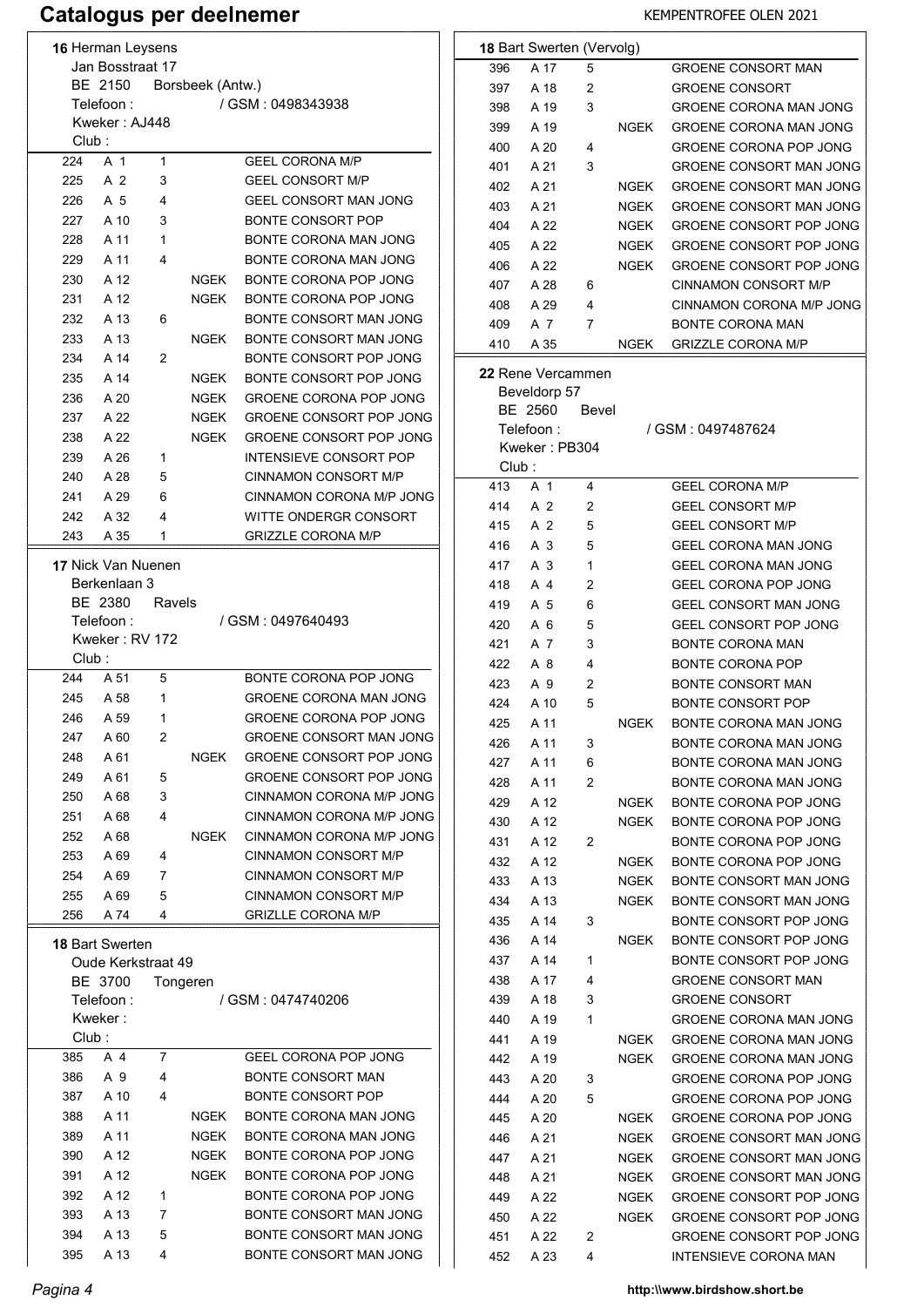# Catalogus per deelnemer KEMPENTROFEE OLEN 2021

| 22 Rene Vercammen (Vervolg)      |      |                                | $\mathbf{2}$ |
|----------------------------------|------|--------------------------------|--------------|
| 1<br>453<br>A 24                 |      | <b>INTENSIEVE CORONA POP</b>   |              |
| 454<br>A 25<br>6                 |      | INTENSIEVE CONSORT MAN         |              |
| 455<br>A 25<br>7                 |      | INTENSIEVE CONSORT MAN         |              |
| 456<br>A 26<br>5                 |      | INTENSIEVE CONSORT POP         |              |
| 457<br>A 28<br>3                 |      | <b>CINNAMON CONSORT M/P</b>    |              |
| A 29<br>458                      | NGEK | CINNAMON CORONA M/P JONG       |              |
| A 29<br>3<br>459                 |      | CINNAMON CORONA M/P JONG       |              |
| A 29<br>460                      | NGEK | CINNAMON CORONA M/P JONG       |              |
| 3<br>461<br>A 30                 |      | <b>CINNAMON CONSORT M/P</b>    |              |
| 462<br>A 30                      | NGEK | CINNAMON CONSORT M/P           |              |
| 463<br>A 30<br>5                 |      | CINNAMON CONSORT M/P           | $\mathbf{2}$ |
| 464<br>A 30                      | NGEK | CINNAMON CONSORT M/P           |              |
| 465<br>A 31<br>5                 |      | WITTE ONDERGR CORONA M/P       |              |
| 466<br>A 32<br>3                 |      | WITTE ONDERGR CONSORT          |              |
| 467<br>1<br>A 33                 |      | WITTE ONDERGR CORONA M/P       |              |
| 468<br>A 33<br>3                 |      | WITTE ONDERGR CORONA M/P       |              |
| 2<br>A 34<br>469                 |      | WITTE ONDERGR CONSORT          |              |
| 3<br>A 34<br>470                 |      | WITTE ONDERGR CONSORT          |              |
| 2<br>471<br>A 36                 |      | ALLE OVERIGE KL CORONA         |              |
| A 37<br>1<br>472                 |      | ALEE OVERIGE KL CONSORT        |              |
|                                  |      |                                |              |
| <b>23 Ferre&amp; Jan Willems</b> |      |                                |              |
| Gerheiden 72                     |      |                                |              |
| BE 2250<br>Olen                  |      |                                |              |
| Telefoon :                       |      | / GSM: 0476855113              |              |
| Kweker : AU 145                  |      |                                |              |
| Club :                           |      |                                |              |
| 323<br>A 1<br>3                  |      | <b>GEEL CORONA M/P</b>         |              |
| 324<br>5<br>A 5                  |      | GEEL CONSORT MAN JONG          |              |
| 325<br>A 6<br>6                  |      | GEEL CONSORT POP JONG          |              |
| 4<br>326<br>A 7                  |      | <b>BONTE CORONA MAN</b>        |              |
| A 8<br>1<br>327                  |      | <b>BONTE CORONA POP</b>        |              |
| 3<br>328<br>A 9                  |      | <b>BONTE CONSORT MAN</b>       |              |
| 329<br>A 10<br>6                 |      | <b>BONTE CONSORT POP</b>       |              |
| 330<br>A 11                      | NGEK | BONTE CORONA MAN JONG          |              |
| 331<br>A 11                      | NGEK | BONTE CORONA MAN JONG          |              |
| 332<br>A 11                      | NGEK | BONTE CORONA MAN JONG          |              |
| 333<br>A 12                      | NGEK | BONTE CORONA POP JONG          |              |
| 334<br>A 12                      | NGEK | BONTE CORONA POP JONG          |              |
| A 13<br>335<br>1                 |      | BONTE CONSORT MAN JONG         |              |
| A 13<br>336                      | NGEK | BONTE CONSORT MAN JONG         |              |
| A 14<br>337<br>5                 |      | BONTE CONSORT POP JONG         |              |
| 338<br>A 14                      | NGEK | BONTE CONSORT POP JONG         |              |
| 339<br>A 16<br>1                 |      | <b>GROENE CORONA POP</b>       |              |
| 3<br>340<br>A 17                 |      | <b>GROENE CONSORT MAN</b>      |              |
| 341<br>A 18<br>1                 |      | <b>GROENE CONSORT</b>          |              |
| 2<br>342<br>A 19                 |      | <b>GROENE CORONA MAN JONG</b>  |              |
| 343<br>A 19                      | NGEK | <b>GROENE CORONA MAN JONG</b>  | $\mathbf{2}$ |
| 2<br>344<br>A 21                 |      | <b>GROENE CONSORT MAN JONG</b> |              |
| 345<br>A 21                      | NGEK | GROENE CONSORT MAN JONG        |              |
| 346<br>A 22                      | NGEK | GROENE CONSORT POP JONG        |              |
| 347<br>A 22                      | NGEK | GROENE CONSORT POP JONG        |              |
| A 23<br>348<br>2                 |      | INTENSIEVE CORONA MAN          |              |
| 1<br>349<br>A 2                  |      | <b>GEEL CONSORT M/P</b>        |              |
| 5<br>350<br>A 25                 |      | INTENSIEVE CONSORT MAN         |              |
| 3<br>351<br>A 26                 |      | INTENSIEVE CONSORT POP         |              |
| 1<br>352<br>A 27                 |      | CINNAMON CORONA M/P            |              |
| 353<br>A 28<br>2                 |      | CINNAMON CONSORT M/P           |              |
| 354<br>A 29                      | NGEK | CINNAMON CORONA M/P JONG       |              |
| 355<br>A 29                      | NGEK | CINNAMON CORONA M/P JONG       |              |
| 356<br>A 30<br>4                 |      | CINNAMON CONSORT M/P           |              |
| 357<br>A 30                      | NGEK | CINNAMON CONSORT M/P           |              |
|                                  |      |                                |              |

|       |                  |         | 23 Ferre& Jan Willems (Vervolg) |                                |
|-------|------------------|---------|---------------------------------|--------------------------------|
| 358   | A 30             | 6       |                                 | <b>CINNAMON CONSORT M/P</b>    |
| 359   | A 31             | 4       |                                 | WITTE ONDERGR CORONA M/P       |
| 360   | A 32             | 5       |                                 | WITTE ONDERGR CONSORT          |
| 361   | A 34             |         | NGEK                            | WITTE ONDERGR CONSORT          |
| 362   | A 35             |         | NGEK                            | <b>GRIZZLE CORONA M/P</b>      |
| 363   | A 35             |         | NGEK                            | <b>GRIZZLE CORONA M/P</b>      |
| 364   | A 36             | 1       |                                 | ALLE OVERIGE KL CORONA         |
| 365   | A 37             | 6       |                                 | ALEE OVERIGE KL CONSORT        |
| 366   | A 37             | 5       |                                 | ALEE OVERIGE KL CONSORT        |
|       | 24 Danny Close   |         |                                 |                                |
|       | Wezelseheide 34  |         |                                 |                                |
|       | BE 2230          | Herselt |                                 |                                |
|       | Telefoon :       |         |                                 | / GSM: 0495794833              |
|       |                  |         | Kweker: AC 381 / PB350          |                                |
| Club: |                  |         |                                 |                                |
| 367   | A 1              | 2       |                                 | <b>GEEL CORONA M/P</b>         |
| 368   | A 5              | 1       |                                 | GEEL CONSORT MAN JONG          |
| 369   | A 6              | 1       |                                 | <b>GEEL CONSORT POP JONG</b>   |
| 370   | A 7              | 2       |                                 | <b>BONTE CORONA MAN</b>        |
| 371   | A 8              | 3       |                                 | <b>BONTE CORONA POP</b>        |
| 372   | A 10             | 1       |                                 | <b>BONTE CONSORT POP</b>       |
| 373   | A 13             |         | <b>NGEK</b>                     | BONTE CONSORT MAN JONG         |
| 374   | A 14             |         | NGEK                            | BONTE CONSORT POP JONG         |
| 375   | A 19             | 5       |                                 | <b>GROENE CORONA MAN JONG</b>  |
| 376   | A 20             |         | NGEK                            | <b>GROENE CORONA POP JONG</b>  |
| 377   | A 21             |         | <b>NGEK</b>                     | <b>GROENE CONSORT MAN JONG</b> |
| 378   | A 21             |         | <b>NGEK</b>                     | GROENE CONSORT MAN JONG        |
| 379   | A 22             | 5       |                                 | GROENE CONSORT POP JONG        |
| 380   | A 25             | 3       |                                 | INTENSIEVE CONSORT MAN         |
| 381   | A 30             | 2       |                                 | CINNAMON CONSORT M/P           |
| 382   | A 31             | 3       |                                 | WITTE ONDERGR CORONA M/P       |
| 383   | A 35             | 5       |                                 | <b>GRIZZLE CORONA M/P</b>      |
| 384   | A 37             | 3       |                                 | ALEE OVERIGE KL CONSORT        |
| 473   | A 1              | 6       |                                 | <b>GEEL CORONA M/P</b>         |
| 474   | A 5              | 3       |                                 | <b>GEEL CONSORT MAN JONG</b>   |
| 475   | A 6              | 2       |                                 | <b>GEEL CONSORT POP JONG</b>   |
| 476   | A 6              | 3       |                                 | GEEL CONSORT POP JONG          |
| 477   | A 13             |         | NGEK                            | BONTE CONSORT MAN JONG         |
| 478   | A 14             |         |                                 | BONTE CONSORT POP JONG         |
|       |                  | 6<br>1  |                                 |                                |
| 479   | A 30             |         |                                 | CINNAMON CONSORT M/P           |
| 480   | A 35             | 4       |                                 | <b>GRIZZLE CORONA M/P</b>      |
| 481   | A 37             | 2       |                                 | ALEE OVERIGE KL CONSORT        |
| 482   | A 12             |         | NGEK                            | BONTE CORONA POP JONG          |
| 483   | A 15             | 4       |                                 | <b>GROENE CORONA MAN</b>       |
| 484   | A 34             |         | NGEK                            | WITTE ONDERGR CONSORT          |
|       | 25 Peter Vanaken |         |                                 |                                |
|       |                  |         | Burgermeester Remansstraat 8    |                                |
|       | BE 3690          |         | Zutendaal                       |                                |
|       | Telefoon :       |         |                                 | / GSM : 0474553205             |
|       | Kweker: BD 483   |         |                                 |                                |
| Club: |                  |         |                                 |                                |
| 277   | A 42             | 6       |                                 | <b>GEEL CORONA MAN JONG</b>    |
| 278   | A 44             | 6       |                                 | GEEL CONSORT MAN JONG          |
| 279   | A 45             | 6       |                                 | GEEL CONSORT POP JONG          |
| 280   | A 46             | 1       |                                 | <b>BONTE CORONA MAN</b>        |
| 281   | A 47             | 3       |                                 | <b>BONTE CORONA POP</b>        |
| 282   | A 48             | 1       |                                 | <b>BONTE CONSORT MAN</b>       |
| 283   | A 49             | 3       |                                 | <b>BONTE CONSORT POP</b>       |
| 284   | A 50             |         | NGEK                            | BONTE CORONA MAN JONG          |
| 285   | A 51             |         | NGEK                            | BONTE CORONA POP JONG          |
| 286   | A 52             | 7       |                                 | BONTE CONSORT MAN JONG         |

Pagina 5 http:\\www.birdshow.short.be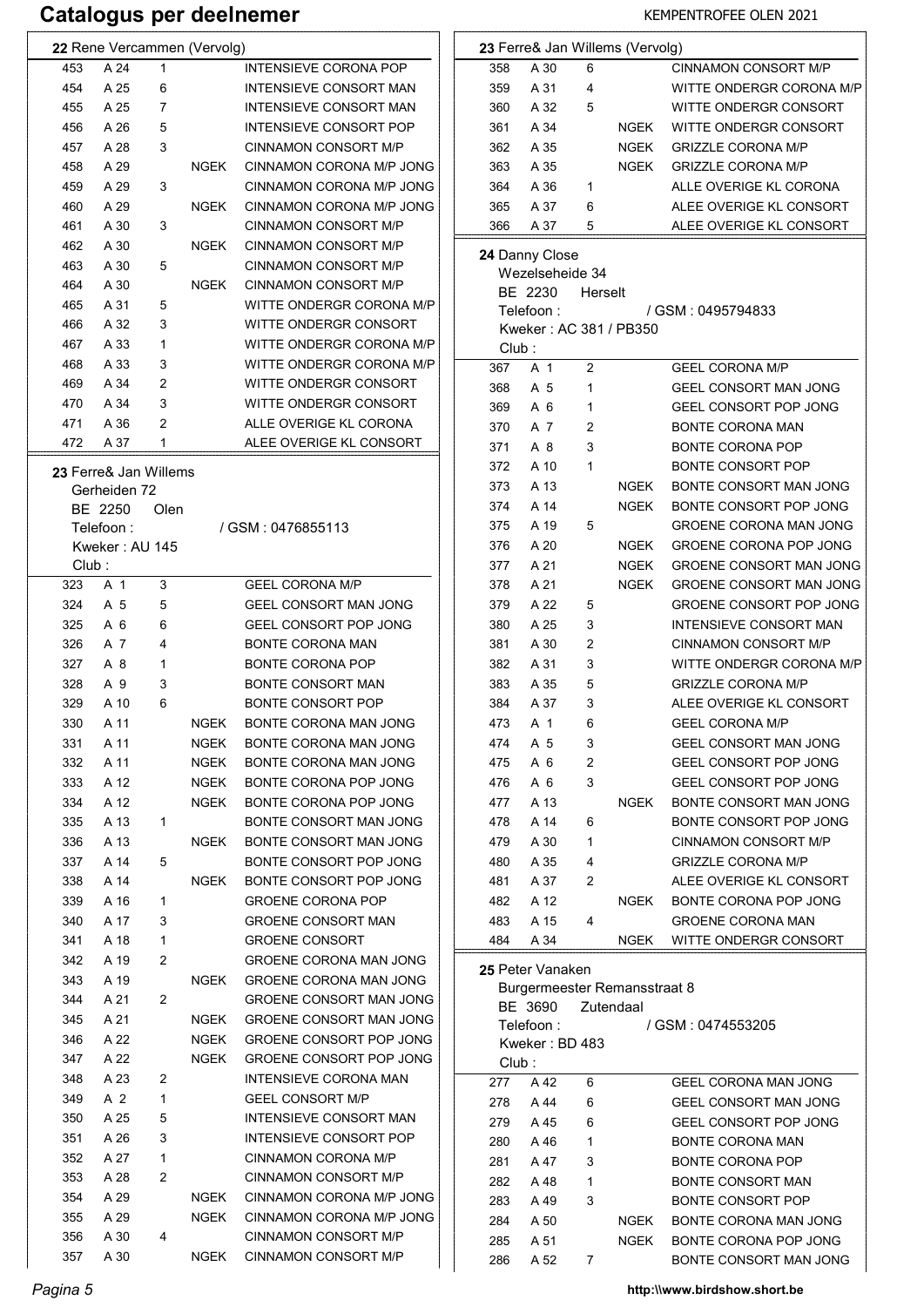|                            | 25 Peter Vanaken (Vervolg)                                                         |                |             |                                |  |  |  |
|----------------------------|------------------------------------------------------------------------------------|----------------|-------------|--------------------------------|--|--|--|
| 287                        | A 53                                                                               | 6              |             | BONTE CONSORT POP JONG         |  |  |  |
| 288                        | A 57                                                                               | 1              |             | <b>GROENE CONSORT POP</b>      |  |  |  |
| 289                        | A 58                                                                               |                | NGEK        | GROENE CORONA MAN JONG         |  |  |  |
| 290                        | A 54                                                                               | 1              |             | <b>GROENE CORONA MAN</b>       |  |  |  |
| 291                        | A 63                                                                               | 2              |             | INTENSIEVE CORONA POP          |  |  |  |
| 292                        | A 68                                                                               |                | NGEK        | CINNAMON CORONA M/P JONG       |  |  |  |
| 293                        | A 72                                                                               | 4              |             | WITTE ONDERGR CORONA M/P       |  |  |  |
| 294                        | A 52                                                                               |                | NGEK        | BONTE CONSORT MAN JONG         |  |  |  |
| 295                        | A 75                                                                               | 1              |             | ALLE OVERIGE KL CORONA         |  |  |  |
| 296                        | A 76                                                                               | 1              |             | ALLE OVERIGE KL CONSORT        |  |  |  |
|                            |                                                                                    |                |             |                                |  |  |  |
| <b>26 Manuel Gabrielle</b> |                                                                                    |                |             |                                |  |  |  |
| Sint Truidersteenweg 434   |                                                                                    |                |             |                                |  |  |  |
|                            | BE 3700                                                                            |                | Tongeren    |                                |  |  |  |
|                            | Telefoon :                                                                         |                |             | / GSM : 0485398316             |  |  |  |
|                            | Kweker: PT 670                                                                     |                |             |                                |  |  |  |
| Club:                      |                                                                                    |                |             |                                |  |  |  |
| 297                        | A 44                                                                               | 1              |             | <b>GEEL CONSORT MAN JONG</b>   |  |  |  |
| 298                        | A 45                                                                               | 1              |             | <b>GEEL CONSORT POP JONG</b>   |  |  |  |
| 299                        | A 62                                                                               | 1              |             | INTENSIEVE CORONA MAN          |  |  |  |
| 300                        | A 65                                                                               | 1              |             | <b>INTENSIEVE CONSORT POP</b>  |  |  |  |
| 301                        | A 60                                                                               | 4              |             | <b>GROENE CONSORT MAN JONG</b> |  |  |  |
| 302                        | A 72                                                                               | 3              |             | WITTE ONDERGR CORONA M/P       |  |  |  |
| 303                        | A 74                                                                               | 1              |             | <b>GRIZLLE CORONA M/P</b>      |  |  |  |
| 304                        | A 74                                                                               | 2              |             | <b>GRIZLLE CORONA M/P</b>      |  |  |  |
| 305                        | A 51                                                                               | 7              |             | BONTE CORONA POP JONG          |  |  |  |
| 306                        | A 51                                                                               | 4              |             | BONTE CORONA POP JONG          |  |  |  |
|                            |                                                                                    |                |             |                                |  |  |  |
| 307                        | A 52                                                                               | 6              |             | BONTE CONSORT MAN JONG         |  |  |  |
| 308                        | A 52                                                                               | 2              |             | BONTE CONSORT MAN JONG         |  |  |  |
| 309                        | A 50                                                                               | 1              |             | BONTE CORONA MAN JONG          |  |  |  |
| 310                        | A 50                                                                               | 3              |             | BONTE CORONA MAN JONG          |  |  |  |
| 311                        | A 53                                                                               | 4              |             | BONTE CONSORT POP JONG         |  |  |  |
| 312                        | A 53                                                                               | 5              |             | BONTE CONSORT POP JONG         |  |  |  |
| 313                        | A 49                                                                               | 1              |             | <b>BONTE CONSORT POP</b>       |  |  |  |
| 314                        | A 61                                                                               | 3              |             | <b>GROENE CONSORT POP JONG</b> |  |  |  |
| 315                        | A 73                                                                               | 2              |             | WITTE ONDERGR CONSORT          |  |  |  |
| 316                        | A 47                                                                               | 1              |             | BONTE CORONA POP               |  |  |  |
| Club :                     | 27 Bart Thompson<br>Wimmertingstraat 62<br>BE 3500<br>Telefoon :<br>Kweker: DR 287 | Hasselt        |             | / GSM: 0473187504              |  |  |  |
| 317                        | A 3                                                                                | $\overline{c}$ |             | GEEL CORONA MAN JONG           |  |  |  |
|                            |                                                                                    |                |             |                                |  |  |  |
| 318                        | A 11                                                                               |                | <b>NGEK</b> | BONTE CORONA MAN JONG          |  |  |  |
| 319                        | A 19                                                                               | 7              |             | GROENE CORONA MAN JONG         |  |  |  |
| 320                        | A 22                                                                               | 6              |             | GROENE CONSORT POP JONG        |  |  |  |
| 321                        | A 33                                                                               |                | <b>NGEK</b> | WITTE ONDERGR CORONA M/P       |  |  |  |
| 322                        | A 33                                                                               | 5              |             | WITTE ONDERGR CORONA M/P       |  |  |  |
| 28 Jan Goris<br>Club:      | Langendijk 8<br>BE 2400<br>Telefoon :<br>Kweker: AB 254                            | Mol            |             | / GSM : 0499291994             |  |  |  |
|                            |                                                                                    |                |             |                                |  |  |  |
| 543                        | A 50                                                                               |                | <b>NGEK</b> | BONTE CORONA MAN JONG          |  |  |  |
| 544                        | A 51                                                                               |                | <b>NGEK</b> | BONTE CORONA POP JONG          |  |  |  |
| 545                        | A 51                                                                               |                | <b>NGEK</b> | BONTE CORONA POP JONG          |  |  |  |
| 546                        | A 60                                                                               | 5              |             | <b>GROENE CONSORT MAN JONG</b> |  |  |  |
| 547                        | A 61                                                                               |                | NGEK        | GROENE CONSORT POP JONG        |  |  |  |
| 548                        | A 61                                                                               | 7              |             | GROENE CONSORT POP JONG        |  |  |  |

|       | 28 Jan Goris (Vervolg)                |       |                          |                                                   |  |  |  |
|-------|---------------------------------------|-------|--------------------------|---------------------------------------------------|--|--|--|
| 549   | A 64                                  | 2     |                          | INTENSIEVE CONSORT MAN                            |  |  |  |
| 550   | A 68                                  | 7     |                          | CINNAMON CORONA M/P JONG                          |  |  |  |
| 551   | A 68                                  | 1     |                          | CINNAMON CORONA M/P JONG                          |  |  |  |
| 552   | A 76                                  | 2     |                          | ALLE OVERIGE KL CONSORT                           |  |  |  |
|       |                                       |       |                          |                                                   |  |  |  |
|       | 29 Gunther Van Hout<br>Greesstraat 21 |       |                          |                                                   |  |  |  |
|       | BE 2400                               | Mol   |                          |                                                   |  |  |  |
|       | Telefoon :                            |       |                          | / GSM : 0472182898                                |  |  |  |
|       |                                       |       | Kweker : LS 039 / AL 387 |                                                   |  |  |  |
| Club: |                                       |       |                          |                                                   |  |  |  |
| 535   | A 69                                  | 6     |                          | <b>CINNAMON CONSORT M/P</b>                       |  |  |  |
| 536   | A 69                                  | 3     |                          | CINNAMON CONSORT M/P                              |  |  |  |
| 537   | A 69                                  |       | NGEK                     | CINNAMON CONSORT M/P                              |  |  |  |
| 538   | A 72                                  |       | NGEK                     | WITTE ONDERGR CORONA M/P                          |  |  |  |
| 539   | A 44                                  | 3     |                          | GEEL CONSORT MAN JONG                             |  |  |  |
| 540   | A 45                                  | 2     |                          | GEEL CONSORT POP JONG                             |  |  |  |
| 541   | A 58                                  | 6     |                          | GROENE CORONA MAN JONG                            |  |  |  |
| 542   | A 73                                  |       | NGEK                     | WITTE ONDERGR CONSORT                             |  |  |  |
|       |                                       |       |                          |                                                   |  |  |  |
|       | 30 H Prinsen<br>Rssinilaan 45         |       |                          |                                                   |  |  |  |
|       | NL 5654                               |       | Eindhoven                |                                                   |  |  |  |
|       | Telefoon :                            |       |                          | / GSM :                                           |  |  |  |
|       | Kweker: 7THEU                         |       |                          |                                                   |  |  |  |
| Club: |                                       |       |                          |                                                   |  |  |  |
| 505   | A 45                                  | 5     |                          | <b>GEEL CONSORT POP JONG</b>                      |  |  |  |
| 506   | A 46                                  | 3     |                          | <b>BONTE CORONA MAN</b>                           |  |  |  |
| 507   | A 47                                  | 2     |                          | <b>BONTE CORONA POP</b>                           |  |  |  |
| 508   | A 48                                  | 2     |                          | <b>BONTE CONSORT MAN</b>                          |  |  |  |
| 509   | A 49                                  | 4     |                          | <b>BONTE CONSORT POP</b>                          |  |  |  |
| 510   | A 50                                  |       | NGEK                     | BONTE CORONA MAN JONG                             |  |  |  |
| 511   | A 50                                  |       | NGEK                     | BONTE CORONA MAN JONG                             |  |  |  |
| 512   | A 53                                  |       | NGEK                     | BONTE CONSORT POP JONG                            |  |  |  |
| 513   | A 53                                  |       | NGEK                     | BONTE CONSORT POP JONG                            |  |  |  |
| 514   | A 53                                  |       | <b>NGEK</b>              | BONTE CONSORT POP JONG                            |  |  |  |
| 515   | A 60                                  | 1     |                          | GROENE CONSORT MAN JONG                           |  |  |  |
| 516   | A 60                                  |       | <b>NGEK</b>              | GROENE CONSORT MAN JONG                           |  |  |  |
| 517   | A 69                                  |       | NGEK                     | <b>CINNAMON CONSORT M/P</b>                       |  |  |  |
| 518   | A 73                                  | 7     |                          | WITTE ONDERGR CONSORT                             |  |  |  |
| 519   | A 40                                  | 1     |                          | <b>GEEL CORONA M/P</b>                            |  |  |  |
|       |                                       |       |                          |                                                   |  |  |  |
|       | 31 Leopold Sermon                     |       |                          |                                                   |  |  |  |
|       | Edingsesteenweg 354                   |       |                          |                                                   |  |  |  |
|       | BE 1755                               | Gooik |                          |                                                   |  |  |  |
|       | Telefoon:                             |       |                          | / GSM: 0472214613                                 |  |  |  |
|       | Kweker: RP 186                        |       |                          |                                                   |  |  |  |
| Club: | A 4                                   | 1     |                          | GEEL CORONA POP JONG                              |  |  |  |
| 558   | A 6                                   | 4     |                          | GEEL CONSORT POP JONG                             |  |  |  |
| 559   |                                       |       |                          | BONTE CORONA MAN JONG                             |  |  |  |
| 560   | A 11                                  | 5     |                          | BONTE CORONA MAN JONG                             |  |  |  |
| 561   | A 11                                  |       | NGEK                     |                                                   |  |  |  |
| 562   | A 12                                  |       | NGEK                     | BONTE CORONA POP JONG                             |  |  |  |
| 563   | A 12                                  | 5     |                          | BONTE CORONA POP JONG                             |  |  |  |
| 564   | A 12                                  | 6     |                          | BONTE CORONA POP JONG                             |  |  |  |
| 565   | A 13                                  |       | NGEK                     | BONTE CONSORT MAN JONG                            |  |  |  |
| 566   | A 13                                  |       | NGEK                     | BONTE CONSORT MAN JONG                            |  |  |  |
| 567   | A 13                                  | 3     |                          | BONTE CONSORT MAN JONG                            |  |  |  |
| 568   | A 14                                  |       | NGEK                     | BONTE CONSORT POP JONG                            |  |  |  |
| 569   | A 17                                  | 2     |                          | <b>GROENE CONSORT MAN</b>                         |  |  |  |
| 570   | A 20                                  |       | NGEK                     | GROENE CORONA POP JONG                            |  |  |  |
| 571   | A 20                                  |       | NGEK                     | GROENE CORONA POP JONG<br>GROENE CONSORT MAN JONG |  |  |  |
| 572   | A 21                                  | 6     |                          |                                                   |  |  |  |